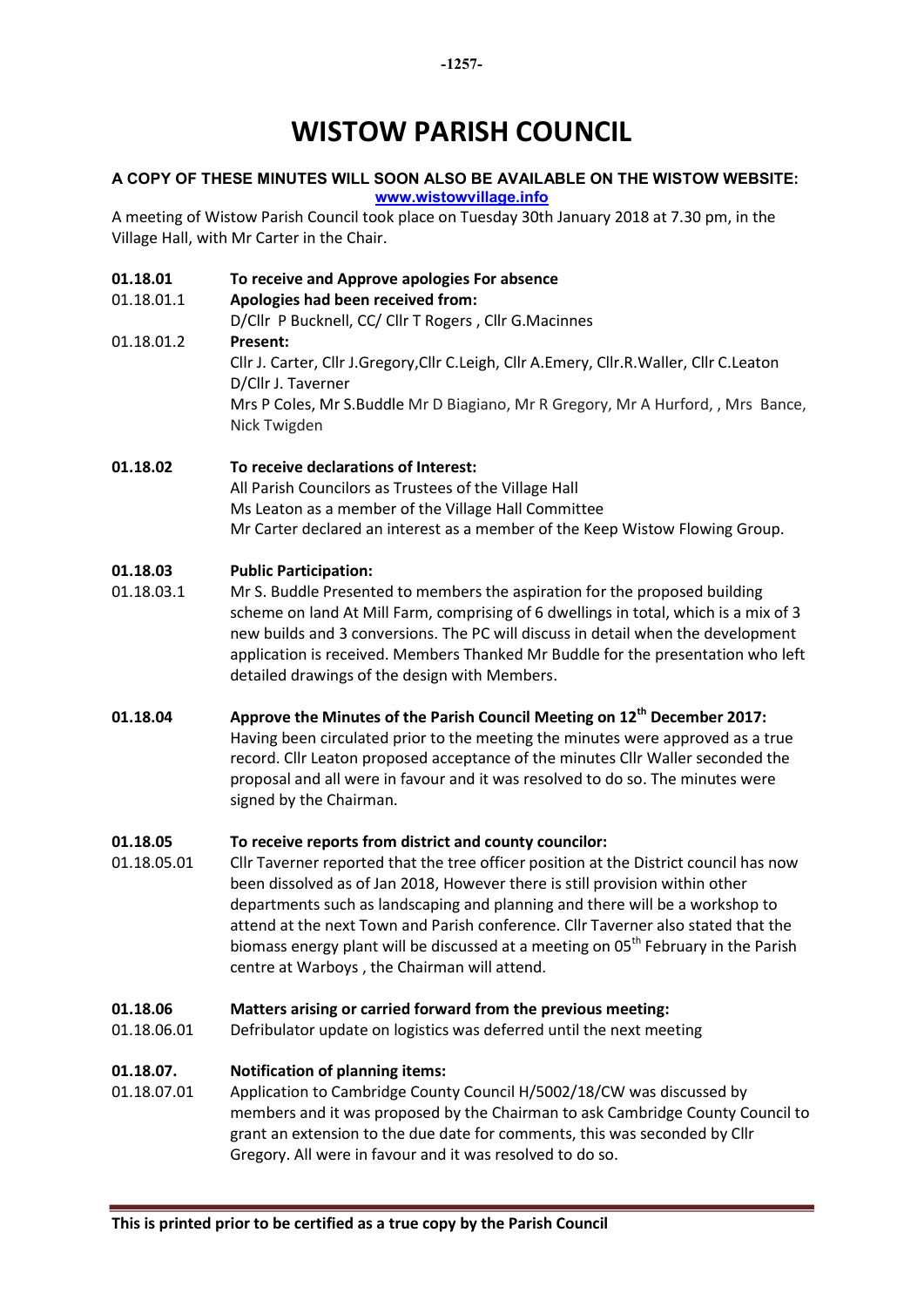## 01.18.08 Finance:

To approve accounts for payment: 30 January 2018

| <b>Date</b> | Ref. No. | <b>Pavee</b>     | <b>Description</b>        | Amount  |
|-------------|----------|------------------|---------------------------|---------|
| 30/01/18    | 342      | Village Hall C   | Hiring of Hall Jan-Dec 17 | £160.00 |
| 30/01/18    | 343      | <b>B</b> Beatty  | Maintenance               | £455.04 |
| 30/01/18    | 345      | Clerk + Expenses | Clerk wages               | £375.68 |

- **01.18.08.01** Cllr Waller proposed that the accounts be approved for payment. Cllr Gregory seconded the proposal, all were in favour and it was resolved to do so. The chairman signed the list of payments on the agenda, Cllr Leaton countersigned the Payments the chairman also signed the bank reconciliation.
- 01.18.08.02 Councillors were asked To note income received: 30 January 2018:

| Date     | Ref. No.               | Payee  | <b>Description</b> | Amount |
|----------|------------------------|--------|--------------------|--------|
| 30/12/17 | <b>Account deposit</b> |        | interest           | 2.77   |
| 30/01/18 | <b>Account Current</b> | Church | Grass              | 545.43 |

## 01.18.09 Traffic, Highways & Road Safety:

There were no outstanding Issues on this item

#### 01.18.10 Village Maintenance

01.15.10.01 Members discussed the Risk assessment form and whether it could be simplified. It was proposed by Cllr Gregory and seconded by Cllr Leigh that the clerk be allowed to explore in simplifying the form so that the report can be filled in and returned by email. The clerk was also asked to clarify the Rota for councillors carrying out the Monthly inspections

# 01.18.11 Correspondence and Communications:

- 01.18.11.01 All correspondence was circulated throughout January to all members.
- 01.18.11.02 The Chairman proposed, seconded by Cllr Waller, that due to the election timetable, the AGM meeting be bought Forward to the  $15<sup>th</sup>$  May 2018. All were in favour and it was resolved to do so.

# 01.18.11.07 General Data Protection Regulations:

The parish council were asked to comment on a suggestion by CAPALC that a county DPO be put in position, all members were in favour and it was resolved to do so.

# 01.18.12 To receive verbal reports from Parish Councillors on matters arising from their portfolio responsibilities:

01.18.12.01 The chairman proposed and seconded by Cllr Gregory that the Zip wire proceed to stage 2 and that Cllr Macinnes and Cllr Carter will liaise with the clerk on moving the project forward. All were in favour and it was resolved to do so.

# 01.18.13 Monthly Audit:

Cllr Waller volunteered to be auditor for February